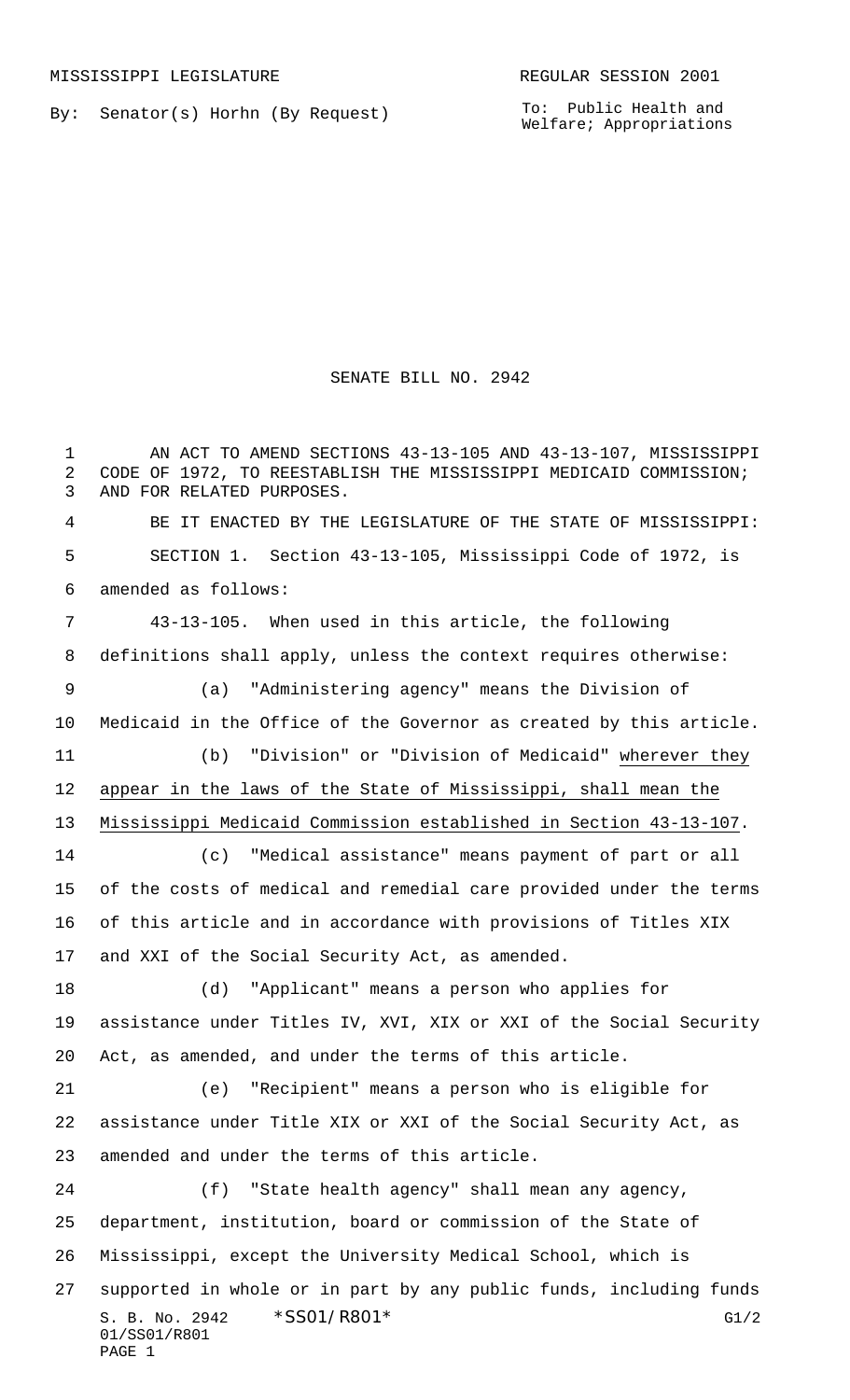directly appropriated from the State Treasury, funds derived by taxes, fees levied or collected by statutory authority, or any other funds used by "state health agencies" derived from federal sources, when any funds available to such agency are expended either directly or indirectly in connection with, or in support of, any public health, hospital, hospitalization or other public programs for the preventive treatment or actual medical treatment of persons who are physically or mentally ill or mentally retarded.

 (g) "Mississippi Medicaid Commission" **\* \* \*** means the commission as established in Section 43-13-107.

 SECTION 2. Section 43-13-107, Mississippi Code of 1972, is amended as follows:

 43-13-107. (1) The Mississippi Medicaid Commission is hereby created **\* \* \*** and established to administer this article and perform such other duties as are prescribed by law. 44 The Governor shall appoint, with the advice and consent of 45 the Senate, a three-member commission, none of whom shall be a provider or representative of a provider of services as contemplated by this article or have any financial or other interest in any provider of services. Their terms of office shall be for six (6) years each and until their successors shall have been appointed and qualified, except that the original appointees shall serve one (1) for a term of two (2) years, one (1) for a term of four (4) years, and one (1) for a term of six (6) years, to be so designated by the Governor at the time of appointment. The Governor shall designate, at the time of appointment, one (1) of such members as chairman of the commission. A majority of the membership shall constitute a quorum for the transaction of any business. The commission shall hold regular monthly meetings, and 58 other meetings as may be necessary, for the purpose of conducting such business as may be required. Members shall be compensated at

S. B. No. 2942 \* SS01/R801\* 01/SS01/R801 PAGE 2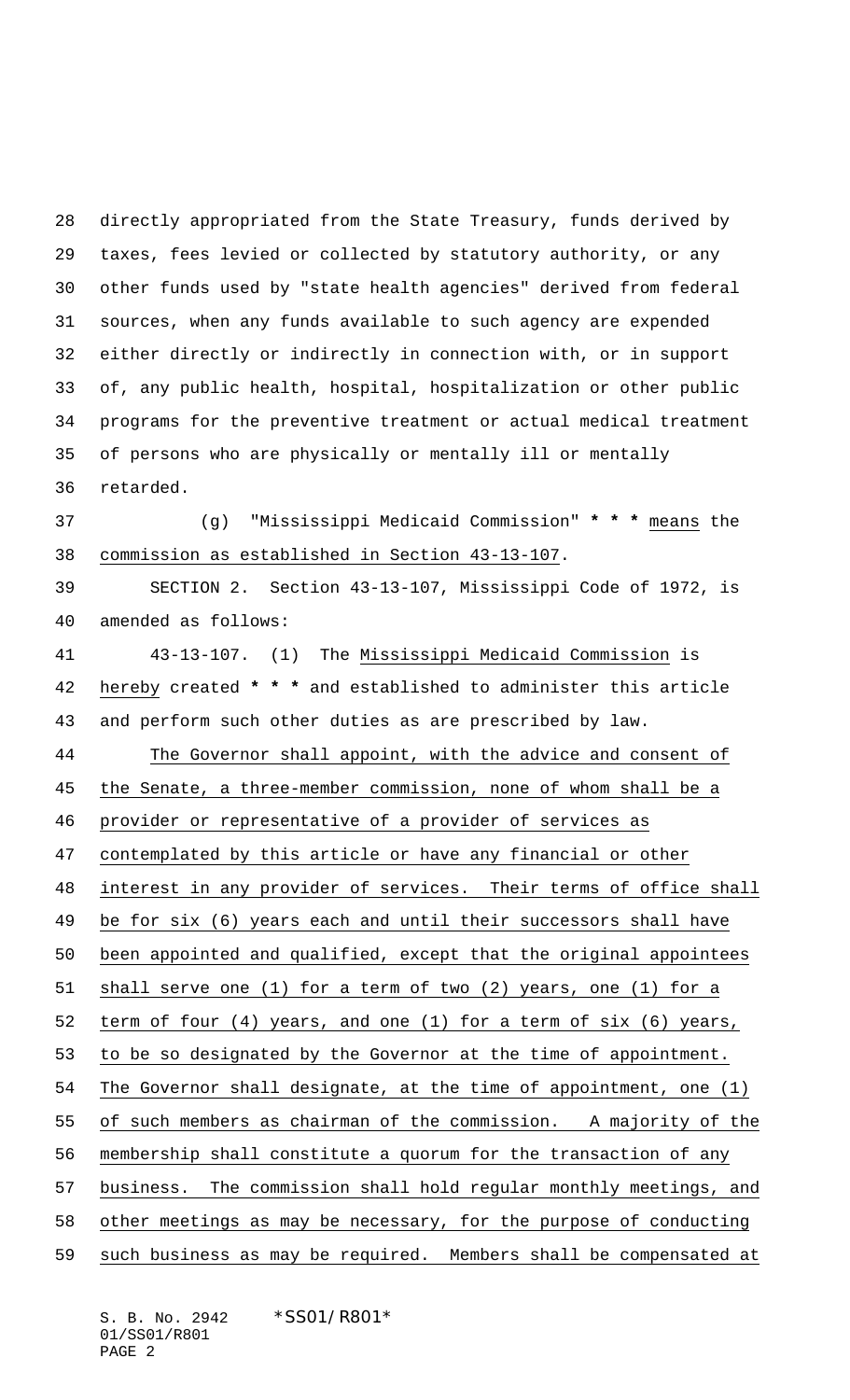the per diem as is authorized by law, plus actual and necessary

S. B. No. 2942 \*SS01/R801\* 01/SS01/R801 PAGE 3 expenses as provided by Section 25-3-41. There is also established a Medicaid Legislative Oversight Committee to include the Chairman of the Appropriations Committee of the Senate, the Chairman of the Public Health Committee of the Senate, the Chairman of the Appropriations Committee of the House of Representatives and the Chairman of the Public Health and Welfare Committee of the House of Representatives, which may meet concurrently with the commission or at another time upon call of the chairman. The Chairmanship of the Legislative Oversight Committee shall rotate between the Chairmen of the Public Health and Welfare Committees, with the Chairman of the House Committee serving first. Any member of the Oversight Committee who also is or who shall hereafter become a provider or representative of a provider of services as contemplated by this article, shall be disqualified thereupon from serving on the Oversight Committee, and his position on the committee shall be thereby vacated; and if 77 such position be vacated for such reason, the Lieutenant Governor, in the case of a Senate member, and the Speaker of the House of Representatives, in the case of a member of the House, shall appoint a member of that respective branch to fill the vacancy. Members of the Medicaid Legislative Oversight Committee shall be reimbursed at the per diem rate applicable for attending committee meetings when the Legislature is not in session. (2) The Governor shall appoint a full-time director, with the advice and consent of the Senate, who shall be either (a) a physician with administrative experience in a medical care or health program, or (b) a person holding a graduate degree in medical care administration, public health, hospital administration, or the equivalent, or (c) a person holding a bachelor's degree in business administration or hospital administration, with at least ten (10) years' experience in management-level administration of Medicaid programs, and who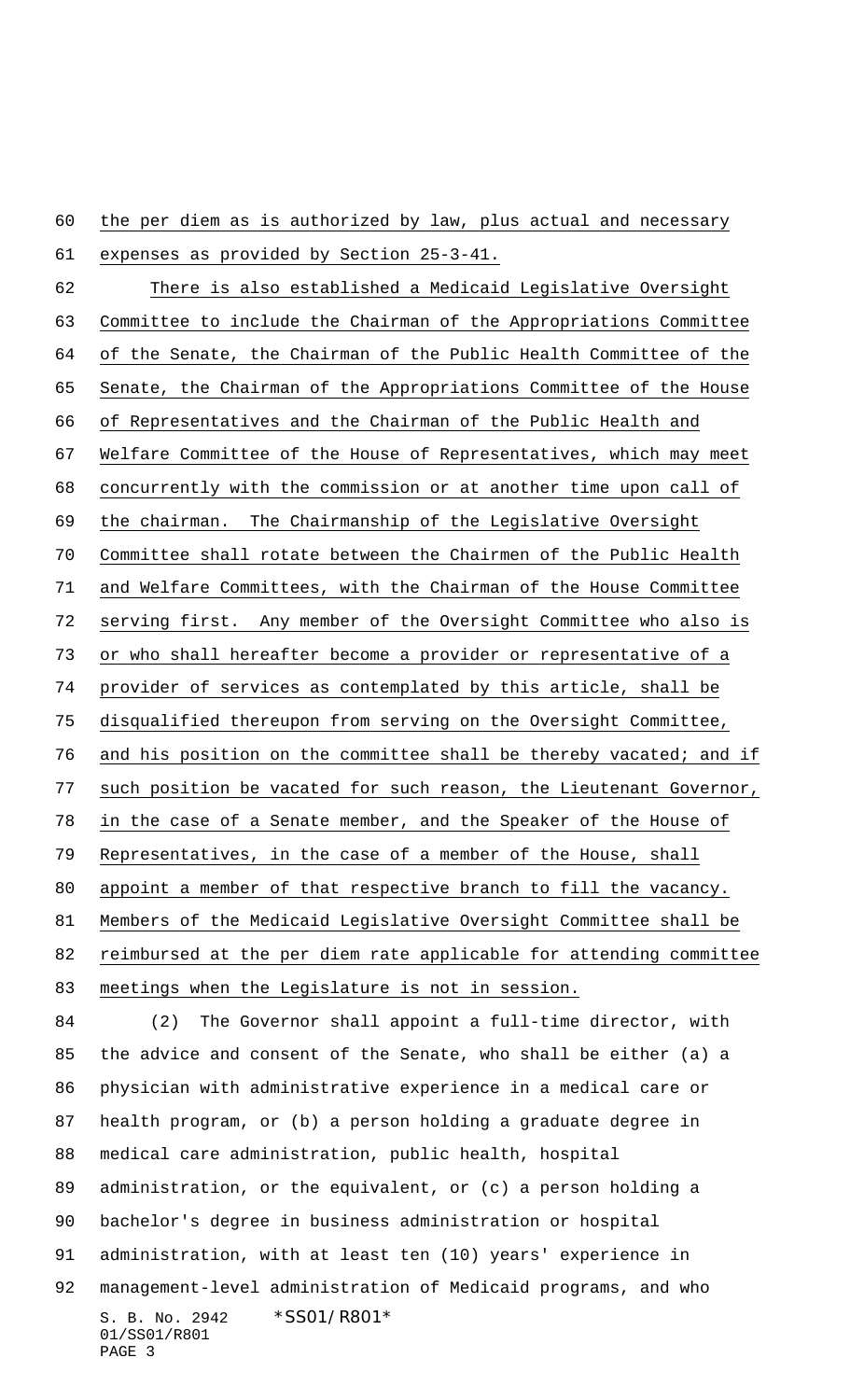shall serve at the will and pleasure of the Governor. The director shall be the official secretary and legal custodian of the records of the division; shall be the agent of the division for the purpose of receiving all service of process, summons and notices directed to the division; and shall perform such other duties as the Governor shall, from time to time, prescribe. The director, with the approval of the Governor and the rules and regulations of the State Personnel Board, shall employ such professional, administrative, stenographic, secretarial, clerical and technical assistance as may be necessary to perform the duties required in administering this article and fix the compensation therefor, all in accordance with a state merit system meeting federal requirements, except that when the salary of the director is not set by law, such salary shall be set by the State Personnel Board. No employees of the Division of Medicaid shall be considered to be staff members of the immediate Office of the Governor; however, the provisions of Section 25-9-107 (c) (xv) shall apply to the director and other administrative heads of the division.

 (3) (a) There is established a Medical Care Advisory Committee, which shall be the committee that is required by federal regulation to advise the Division of Medicaid about health and medical care services.

 (b) The committee shall consist of not less than eleven (11) members, as follows:

 (i) The Governor shall appoint five (5) members, one (1) from each congressional district as presently constituted; (ii) The Lieutenant Governor shall appoint three (3) members, one (1) from each Supreme Court district; (iii) The Speaker of the House of Representatives shall appoint three (3) members, one (1) from each Supreme Court district.

S. B. No. 2942 \* SS01/R801\* 01/SS01/R801 PAGE 4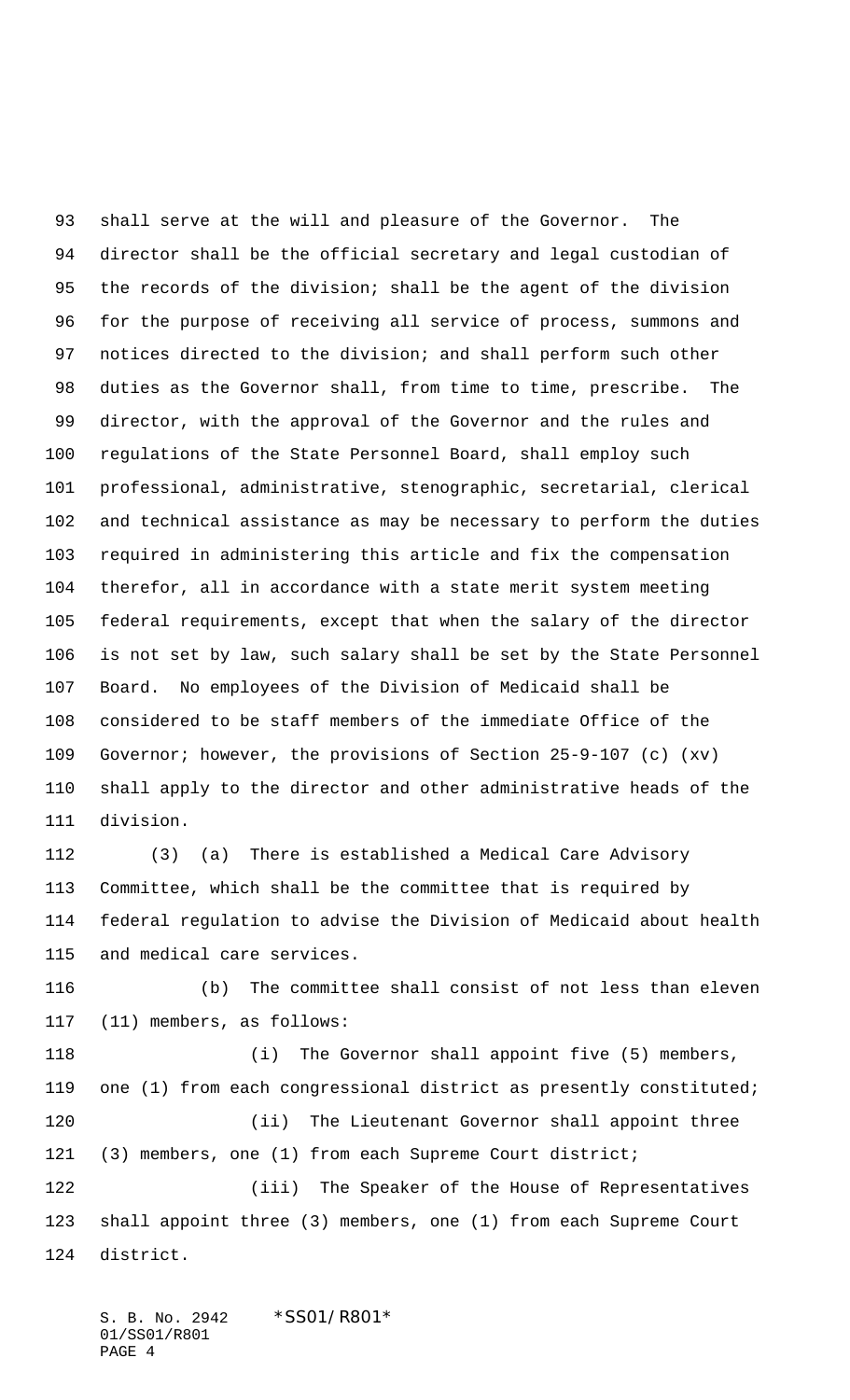All members appointed under this paragraph shall either be health care providers or consumers of health care services. One (1) member appointed by each of the appointing authorities shall be a board certified physician.

 (c) The respective chairmen of the House Public Health and Welfare Committee, the House Appropriations Committee, the Senate Public Health and Welfare Committee and the Senate Appropriations Committee, or their designees, one (1) member of the State Senate appointed by the Lieutenant Governor and one (1) member of the House of Representatives appointed by the Speaker of the House, shall serve as ex officio nonvoting members.

 (d) In addition to the committee members required by paragraph (b), the committee shall consist of such other members as are necessary to meet the requirements of the federal regulation applicable to the Medical Care Advisory Committee, who shall be appointed as provided in the federal regulation.

 (e) The chairmanship of the Medical Care Advisory Committee shall alternate for twelve-month periods between the chairmen of the House and Senate Public Health and Welfare Committees, with the Chairman of the House Public Health and Welfare Committee serving as the first chairman.

 (f) The members of the committee specified in paragraph (b) shall serve for terms that are concurrent with the terms of members of the Legislature, and any member appointed under paragraph (b) may be reappointed to the committee. The members of the committee specified in paragraph (b) shall serve without compensation, but shall receive reimbursement to defray actual expenses incurred in the performance of committee business as authorized by law. Legislators shall receive per diem and expenses which may be paid from the contingent expense funds of their respective houses in the same amounts as provided for committee meetings when the Legislature is not in session.

S. B. No. 2942 \* SS01/R801\* 01/SS01/R801 PAGE 5